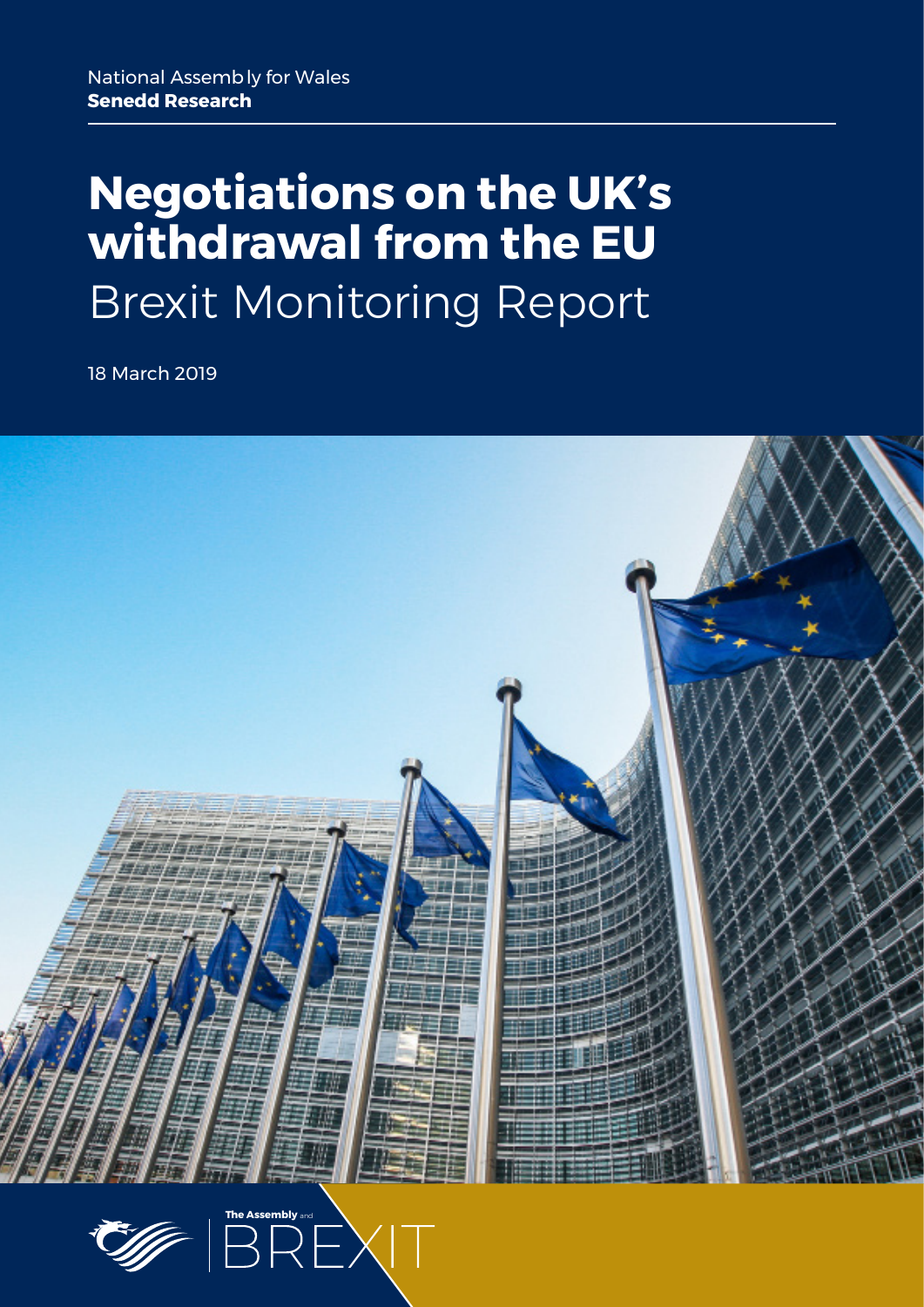

The National Assembly for Wales is the democratically elected body that represents the interests of Wales and its people, makes laws for Wales, agrees Welsh taxes and holds the Welsh Government to account.

#### **© National Assembly for Wales Commission Copyright 2019**

The text of this document may be reproduced free of charge in any format or medium providing that it is reproduced accurately and not used in a misleading or derogatory context. The material must be acknowledged as copyright of the National Assembly for Wales Commission and the title of the document specified.

# **Negotiations on the UK's withdrawal from the EU** Brexit Monitoring Report

18 March 2019

An electronic copy of this document can be found on the National Assembly website: **www.assembly.wales**

Copies of this document can also be obtained in accessible formats including Braille, large print, audio or hard copy from:

**National Assembly for Wales Cardiff Bay CF99 1NA**

Tel: **0300 200 6307** Email: **[GarethDavid.Thomas@Assembly.Wales](mailto:GarethDavid.Thomas%40assembly.wales?subject=)** Twitter: **[@SeneddResearch](http://www.twitter.com/@SeneddResearch)** Blog: **[SeneddResearch.blog](http://SeneddResearch.blog)**

#### **Authors:**

Nigel Barwise, Gethin Davies, Manon George, Peter Hill, Sara Moran and Gareth Thomas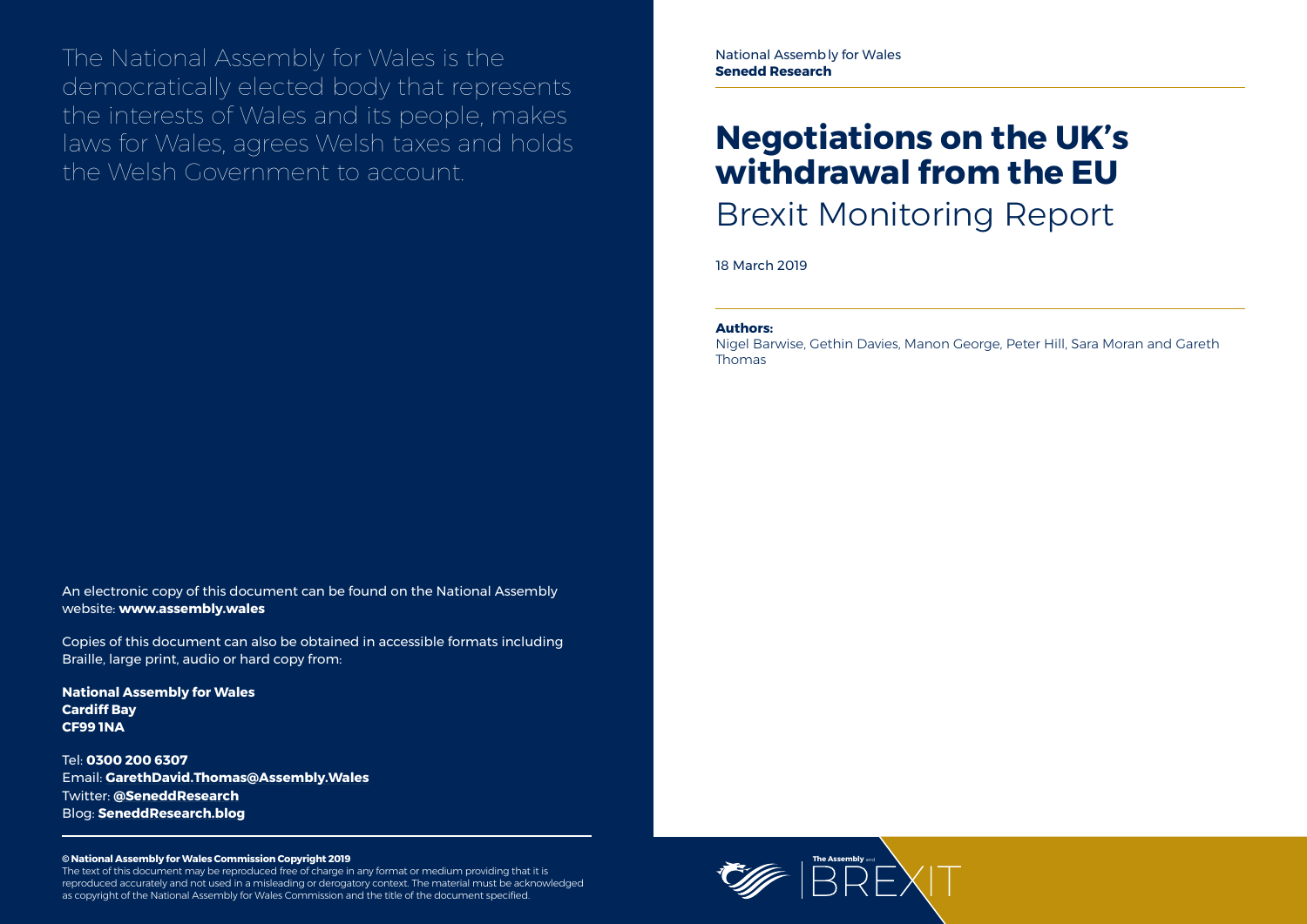## **Contents**

### **<sup>1</sup>**. **Introduction <sup>1</sup>**

Summary of developments ........................................................................................... 1

### **2. [Developments in Westminster and Brussels](#page-5-0) ...............................6**

| Timeline of key developments up to the second 'meaningful vote' 6 |
|-------------------------------------------------------------------|
|                                                                   |
|                                                                   |
| Next steps 12                                                     |
|                                                                   |
|                                                                   |

**3. [Developments in Wales.......................................................................9](#page-11-0)**

#### **4. [Areas of interest to the External Affairs and Additional](#page-13-0)**

- A headline summary of the latest developments in the negotiations and related UK legislation;
- A more detailed analysis of the key developments at Westminster and Brussels;
- **Analysis of the Welsh Government and National Assembly for Wales' response to** the latest developments; and
- **An analysis of issues of interest to the External Affairs and Additional Legislation** Committee (the Committee).

|--|--|

| House of Commons' Scottish Affairs Committee report on Scotland, |  |
|------------------------------------------------------------------|--|
|                                                                  |  |
|                                                                  |  |

# 1. Introduction

This report provides an update on developments relating to the Article 50 Negotiations on the UK's withdrawal from the EU since 4 February 2019.

This paper provides:

#### Summary of developments

The European Union is preparing a number of unilateral actions in the case of 'no deal' Brexit, usually depending on reciprocal measures in the UK. The Council, Parliament and Commission are preparing positions on **[air travel](https://www.consilium.europa.eu/en/press/press-releases/2019/02/19/basic-air-connectivity-in-the-event-of-no-deal-brexit-provisional-agreement-with-the-parliament/); [visa free](https://www.consilium.europa.eu/en/press/press-releases/2019/02/01/visa-free-travel-after-brexit-council-agrees-negotiating-mandate/)  [travel;](https://www.consilium.europa.eu/en/press/press-releases/2019/02/01/visa-free-travel-after-brexit-council-agrees-negotiating-mandate/) [road freight and road passengers;](https://www.consilium.europa.eu/en/press/press-releases/2019/02/26/basic-road-connectivity-in-the-event-of-no-deal-brexit-provisional-agreement-with-parliament/) [Erasmus+ students, social security](http://europa.eu/rapid/press-release_IP-19-743_en.htm)  [coordination rules and the EU budget](http://europa.eu/rapid/press-release_IP-19-743_en.htm); [railways](https://www.consilium.europa.eu/en/press/press-releases/2019/03/06/railway-safety-and-connectivity-with-the-uk-in-the-event-of-a-no-deal-brexit-council-agrees-its-position/); [customs preparedness;](http://europa.eu/rapid/press-release_IP-19-901_en.htm) [animal](https://www.gov.uk/government/news/government-urges-businesses-to-prepare-for-changes-to-animal-imports-and-exports-in-a-no-deal-brexit)  [imports and exports](https://www.gov.uk/government/news/government-urges-businesses-to-prepare-for-changes-to-animal-imports-and-exports-in-a-no-deal-brexit).**

30 January: **[President Juncker and Chief Negotiator Michel Barnier spoke at](http://europa.eu/rapid/press-release_SPEECH-19-789_en.htm)  [the European Parliament](http://europa.eu/rapid/press-release_SPEECH-19-789_en.htm)** during the debate on Brexit, the day after the **[House of](https://hansard.parliament.uk/commons/2019-01-29/debates/BB8A5769-12B4-4D0E-9B4E-158F89F9FCDE/EuropeanUnion(Withdrawal)Act2018)  [Commons voted against both a 'no deal' Brexit and the backstop](https://hansard.parliament.uk/commons/2019-01-29/debates/BB8A5769-12B4-4D0E-9B4E-158F89F9FCDE/EuropeanUnion(Withdrawal)Act2018)**. They said that the Withdrawal Agreement, including its backstop, will not be re-negotiated. The said the Withdrawal Agreement delivered on keeping the Irish border 'as is', the UK being a single Customs territory, and safeguarding the Single Market.

31 January: The seventh meeting of the Ministerial Forum (EU Negotiations) was held in Edinburgh and a **[Ministerial Forum communiqué](https://assets.publishing.service.gov.uk/government/uploads/system/uploads/attachment_data/file/775481/20190131-MFEN-Communique-meeting.pdf)** was published. The Counsel General and Brexit Minister, Jeremy Miles AM, attended.

7 February: In a **[joint statement on behalf of the Prime Minister and President](https://www.gov.uk/government/news/joint-statement-on-behalf-of-the-prime-minister-and-president-juncker)  [Juncker](https://www.gov.uk/government/news/joint-statement-on-behalf-of-the-prime-minister-and-president-juncker)** they agreed to keep working to try to find a way that is acceptable to the Houses of Parliament, the European Parliament and the EU27.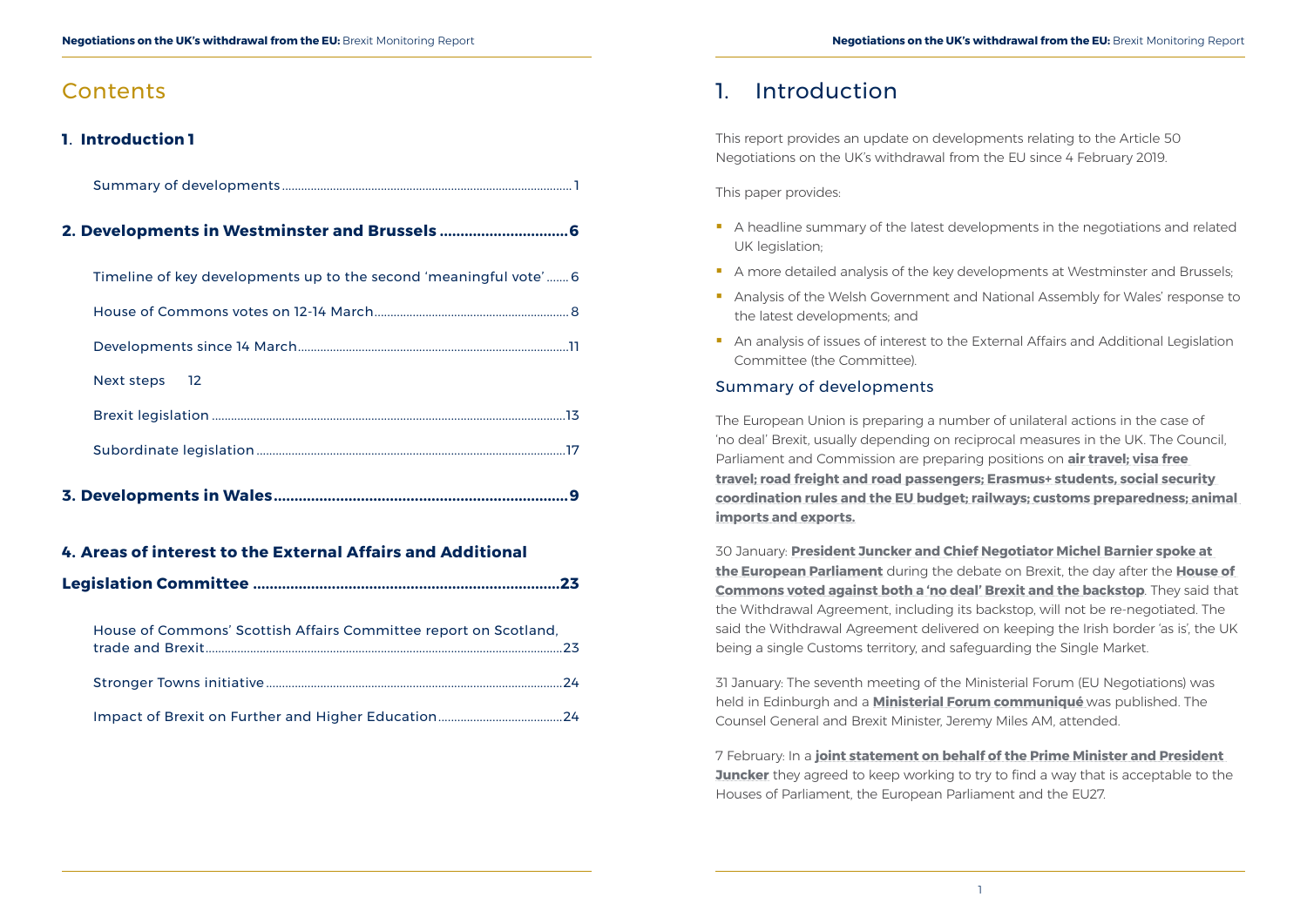The UK Government's preparations for 'no deal' include information about: **[International driving permits](https://www.gov.uk/guidance/international-driving-permits-for-uk-drivers-from-28-march-2019)**; **[bus and coach drivers](https://www.gov.uk/guidance/prepare-to-drive-in-the-eu-after-brexit-bus-and-coach-drivers)**; **[lorry and goods vehicle](https://www.gov.uk/guidance/prepare-to-drive-in-the-eu-after-brexit-lorry-and-goods-vehicle-drivers)  [drivers](https://www.gov.uk/guidance/prepare-to-drive-in-the-eu-after-brexit-lorry-and-goods-vehicle-drivers)**; **[Transitional Simplified Procedures for customs](https://www.gov.uk/government/news/hm-revenue-and-customs-simplifies-importing-from-the-eu-as-part-of-no-deal-preparation)**; **[Staying in the UK](https://www.gov.uk/guidance/european-temporary-leave-to-remain-in-the-uk)  [for longer than 3 months if there's no Brexit deal](https://www.gov.uk/guidance/european-temporary-leave-to-remain-in-the-uk)**; as well as HMRC **[letters on](https://www.gov.uk/government/publications/no-deal-brexit-advice-for-businesses-only-trading-with-the-eu)  [no deal Brexit advice for businesses only trading with the EU](https://www.gov.uk/government/publications/no-deal-brexit-advice-for-businesses-only-trading-with-the-eu)**. There is also an **[agreement between the UK, Norway, Iceland and Liechtenstein to protect](https://assets.publishing.service.gov.uk/government/uploads/system/uploads/attachment_data/file/777400/EEA_EFTA-UK_no_deal_CR_agreement.pdf)  [citizens' rights](https://assets.publishing.service.gov.uk/government/uploads/system/uploads/attachment_data/file/777400/EEA_EFTA-UK_no_deal_CR_agreement.pdf)**, and a similar **[agreement between the UK and Switzerland](https://www.gov.uk/government/news/uk-and-switzerland-sign-citizens-rights-agreement)**.

On 5 February **[the Prime Minister spoke in Belfast](https://www.gov.uk/government/speeches/pm-speech-in-belfast-5-february-2019)**, and on 11 February she **[responded to Jeremy Corbyn](https://www.politicshome.com/news/uk/foreign-affairs/brexit/news/101747/read-full-theresa-mays-brexit-letter-jeremy-corbyn)**, following his **[five Brexit demands letter](https://labour.org.uk/press/jeremy-corbyn-lays-labours-five-brexit-demands-letter-theresa-may/)** to her of 6 February.

On 7 February **[First Ministers of Scotland and Wales issued a Brexit joint](https://www.gov.scot/news/joint-statement-by-the-first-ministers-of-scotland-and-wales/)  [statement](https://www.gov.scot/news/joint-statement-by-the-first-ministers-of-scotland-and-wales/)** asking the Prime Minister to reject 'no deal' and ask for an extension to the Article 50 period.

On 12 February the Prime Minister gave a **[statement in the House of Commons](https://hansard.parliament.uk/commons/2019-02-12/debates/F97FBC77-3E4E-4284-B693-094FB427F4AF/LeavingTheEU)**, followed on 14 February by a **[debate on Brexit](https://hansard.parliament.uk/commons/2019-02-14/debates/12CF0DAA-036D-47C9-BC84-669EB87C38D0/UK’SWithdrawalFromTheEU)**, which the Government lost.

In the Dáil, on 21 February, the Joint Committee on the Implementation of the Good Friday Agreement debated the **[Impact of Brexit on the Good Friday](https://www.oireachtas.ie/en/debates/debate/joint_committee_on_the_implementation_of_the_good_friday_agreement/2019-02-21/2/)  [Agreement](https://www.oireachtas.ie/en/debates/debate/joint_committee_on_the_implementation_of_the_good_friday_agreement/2019-02-21/2/)**.

On 25 February the **[eighth meeting of the Ministerial Forum \(EU Negotiations\)](https://assets.publishing.service.gov.uk/government/uploads/system/uploads/attachment_data/file/781543/20190225-MFEN-Communique-meeting.pdf)** was held in Cardiff. Jeremy Miles AM attended.

On 26 February the Prime Minister gave a **[statement in the House of Commons](https://hansard.parliament.uk/commons/2019-02-26/debates/B5B3B17F-E96D-4093-ADE4-E5A8F4F3C58B/LeavingTheEuropeanUnion)**, followed on 27 February by a **[debate on Brexit](https://hansard.parliament.uk/commons/2019-02-27/debates/78B98FAF-F95B-42F6-848F-5047AEAC46A8/UK’SWithdrawalFromTheEU)**. The House resolved to hold a second 'meaningful vote' on 12 March, and if that is rejected, on 14 March to vote on whether to leave without a deal.

On 26 February the Government published **[Implications for business and trade of](https://assets.publishing.service.gov.uk/government/uploads/system/uploads/attachment_data/file/781768/Implications_for_Business_and_Trade_of_a_No_Deal_Exit_on_29_March_2019.pdf)  [a no deal exit on 29 March 2019](https://assets.publishing.service.gov.uk/government/uploads/system/uploads/attachment_data/file/781768/Implications_for_Business_and_Trade_of_a_No_Deal_Exit_on_29_March_2019.pdf)**, which it says is a fair reflection of the current state of readiness for a no deal exit. The document goes on to say:

there is little evidence that businesses are preparing in earnest for a no deal scenario, and evidence indicates that readiness of small and medium-sized enterprises in particular is low. … As of February 2019, many businesses in the food supply industry are unprepared for a no deal scenario. … Despite the use of a continuity approach where possible, and notwithstanding very significant efforts to prepare for a no deal scenario, the impact of a no deal scenario is likely to be severe in a number of areas. Overall, the cumulative impact from a 'no deal' scenario is expected to be more severe in Northern Ireland than in Great Britain, and to last for longer.

On 27 February the Government announced that other 18 parties to the **[WTO](https://www.gov.uk/government/news/wto-agreement-secures-13-trillion-market-for-british-contractors)  [Agreement on Government Procurement](https://www.gov.uk/government/news/wto-agreement-secures-13-trillion-market-for-british-contractors)** have agreed that the UK can continue to participate in that market:

> Overseas businesses will be able to bid for £67 billion worth of public sector contracts in the UK every year. In return, British suppliers will be able to bid for £1.3 trillion worth of government contracts overseas in a wide range of sectors from large infrastructure to professional and business services

The Prime Minister flew to Brussels on 11 March for further clarifications on the Withdrawal Agreement and Political Declaration. There was a **[press conference](http://europa.eu/rapid/press-release_SPEECH-19-1635_en.htm)**, during which President Juncker said "There will be no further interpretations of the interpretations; and no further assurances of the re-assurances". The **[Joint](https://ec.europa.eu/commission/sites/beta-political/files/joint_statement_.pdf)  [Statement supplementing the Political Declaration](https://ec.europa.eu/commission/sites/beta-political/files/joint_statement_.pdf)**, an **[Instrument relating to](https://ec.europa.eu/commission/sites/beta-political/files/instrument_0.pdf)  [the Withdrawal Agreement](https://ec.europa.eu/commission/sites/beta-political/files/instrument_0.pdf)**, and a **[Commission Communication](https://ec.europa.eu/commission/sites/beta-political/files/commission_communication.pdf)** were published. Also **[President Juncker wrote to President Tusk](https://ec.europa.eu/commission/sites/beta-political/files/letter_president_juncker_to_president_tusk.pdf)** asking that the European Council on 21-22 March endorse the documents, subject to the House of Commons passing the Withdrawal Agreement.

On 5 March the Assembly held a debate on the **[EU Withdrawal Negotiations](http://record.assembly.wales/Plenary/5565)**. The debate was held at the same time as a **[similar debate in the Scottish Parliament](http://www.parliament.scot/parliamentarybusiness/report.aspx?r=11976&i=108292)**. The resolution was: opposition to the Withdrawal Agreement, rejection of 'no deal' and extension of the Article 50 period.

Also on 11 March the Government published the list of goods that can travel on the **[government-secured freight capacity](https://assets.publishing.service.gov.uk/government/uploads/system/uploads/attachment_data/file/785065/20190311_FullList_Cat1Goods_-CLEAN_v6.pdf)** – medicines, baby milk, veterinary medicines, energy sector chemicals.

In the House of Commons on 12 March, the Attorney General presented his **[Legal Opinion on Joint Instrument and Unilateral Declaration concerning the](https://assets.publishing.service.gov.uk/government/uploads/system/uploads/attachment_data/file/785188/190312_-_Legal_Opinion_on_Joint_Instrument_and_Unilateral_Declaration_co..___2_.pdf)  [Withdrawal Agreement](https://assets.publishing.service.gov.uk/government/uploads/system/uploads/attachment_data/file/785188/190312_-_Legal_Opinion_on_Joint_Instrument_and_Unilateral_Declaration_co..___2_.pdf)**.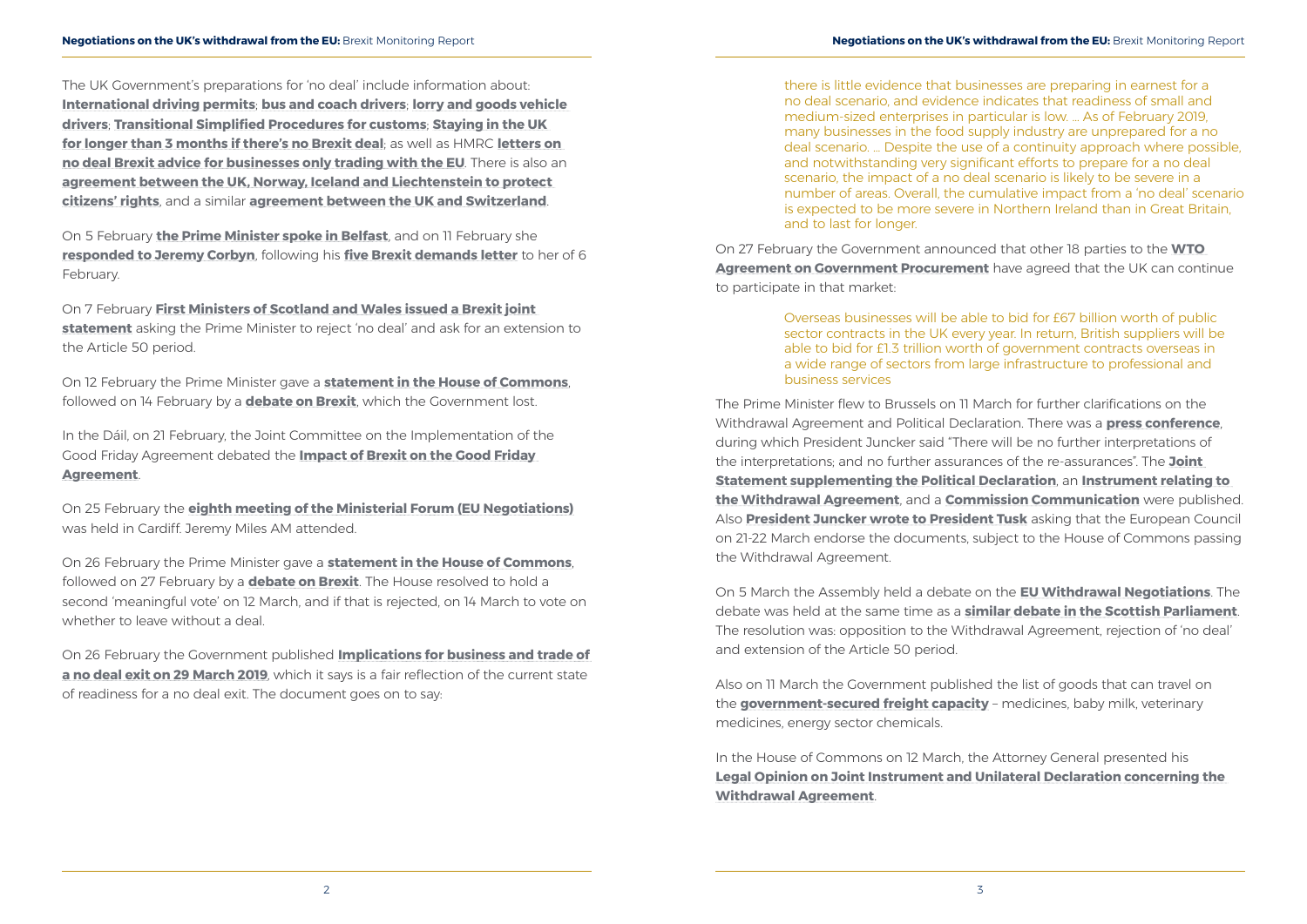On 13 March, the Government published **[temporary rates of customs duty on](https://www.gov.uk/guidance/check-temporary-rates-of-customs-duty-on-imports-after-eu-exit)  [imports after EU Exit](https://www.gov.uk/guidance/check-temporary-rates-of-customs-duty-on-imports-after-eu-exit)**, and confirmed that "**[it will take a temporary approach to](https://www.gov.uk/government/news/temporary-tariff-regime-for-no-deal-brexit-published)  [avoid new checks and controls on goods at the Northern Ireland land border](https://www.gov.uk/government/news/temporary-tariff-regime-for-no-deal-brexit-published)  [if the UK leaves the EU without a deal](https://www.gov.uk/government/news/temporary-tariff-regime-for-no-deal-brexit-published)**. The UK's temporary import tariffs will therefore not apply to goods crossing from Ireland into Northern Ireland."

Later that day there was another debate on the **[UK's Withdrawal from the](https://hansard.parliament.uk/commons/2019-03-13/debates/31D9EDE0-5E57-4491-81E7-77DD7C279DBE/UK’SWithdrawalFromTheEuropeanUnion)  [European Union](https://hansard.parliament.uk/commons/2019-03-13/debates/31D9EDE0-5E57-4491-81E7-77DD7C279DBE/UK’SWithdrawalFromTheEuropeanUnion)**. The decision was to reject leaving the European Union without a Withdrawal Agreement and a Framework for the Future Relationship.

Also on that day, the Exiting the EU Committee published its emergency report **[Response to the 12 March 2019 vote on the Withdrawal Agreement and Political](https://publications.parliament.uk/pa/cm201719/cmselect/cmexeu/2073/207302.htm)  [Declaration: next steps for Parliament](https://publications.parliament.uk/pa/cm201719/cmselect/cmexeu/2073/207302.htm)**, setting out its recommendation to **[extend](https://www.parliament.uk/business/committees/committees-a-z/commons-select/exiting-the-european-union-committee/news-parliament-2017/response-second-meaningful-vote-report-published-17-19/)  [Article 50 and hold indicative votes to find way forward](https://www.parliament.uk/business/committees/committees-a-z/commons-select/exiting-the-european-union-committee/news-parliament-2017/response-second-meaningful-vote-report-published-17-19/)**.

The **[14 March debate resolved](https://hansard.parliament.uk/commons/2019-03-14/debates/74319E9E-D222-474C-8182-34997A16C472/UK’SWithdrawalFromTheEuropeanUnion)** that the Government should ask for an extension of the Article 50 period. The motion passed stated that if there is another vote on the Withdrawal Agreement by Wednesday 20 March, and if the vote passes, the Government should ask for an extension to 30 June. If the vote is not passed "it is highly likely that the European Council at its meeting the following day would require a clear purpose for any extension, not least to determine its length, and that any extension beyond 30 June 2019 would require the United Kingdom to hold European Parliament elections in May 2019."

On 18 March, the Speaker of the House of Commons, John Bercow, **[ruled that](https://hansard.parliament.uk/commons/2019-03-18/debates/AB031E78-C906-4833-9ACF-291998FAC0E1/Speaker’SStatement)** he would not allow another vote on ratification of the Withdrawal Agreement and Political Declaration in the House of Commons if it was the same, or substantially the same, motion as had previously been presented to the House of Commons on 12 March.

On 20 March the Prime Minister **[wrote to Donald Tusk](https://assets.publishing.service.gov.uk/government/uploads/system/uploads/attachment_data/file/787434/PM_to_President_of_the_European_Council.pdf)**, President of the European Council, to request a three month extension of Article 50 to 30 June 2019. In a speech on 20 March responding to the letter, Donald Tusk **[stated that](https://www.consilium.europa.eu/en/press/press-releases/2019/03/20/statement-by-president-donald-tusk-on-brexit/)** he believes that a short extension will be possible, but it will be conditional on a positive vote on the Withdrawal Agreement in the House of Commons.

On 20 March the Prime Minister **[made a statement on Brexit](https://www.gov.uk/government/speeches/pm-statement-on-brexit-20-march-2019)** outside 10 Downing Street. In her statement, the Prime Minister said that she was not prepared to delay Brexit any later than 30 June, and did not want the UK to participate in the upcoming elections to the European Parliament.

On 21 March, at a meeting of the European Council, EU leaders **[agreed to an](https://www.consilium.europa.eu/en/press/press-releases/2019/03/21/european-council-art-50-conclusions-21-march-2019/)  [extension](https://www.consilium.europa.eu/en/press/press-releases/2019/03/21/european-council-art-50-conclusions-21-march-2019/)** of Article 50 until 22 May 2019, provided the Withdrawal Agreement is approved by the House of Commons during the week beginning 25 February. If the Withdrawal Agreement is not approved during that week, the Council agrees to an extension until 12 April.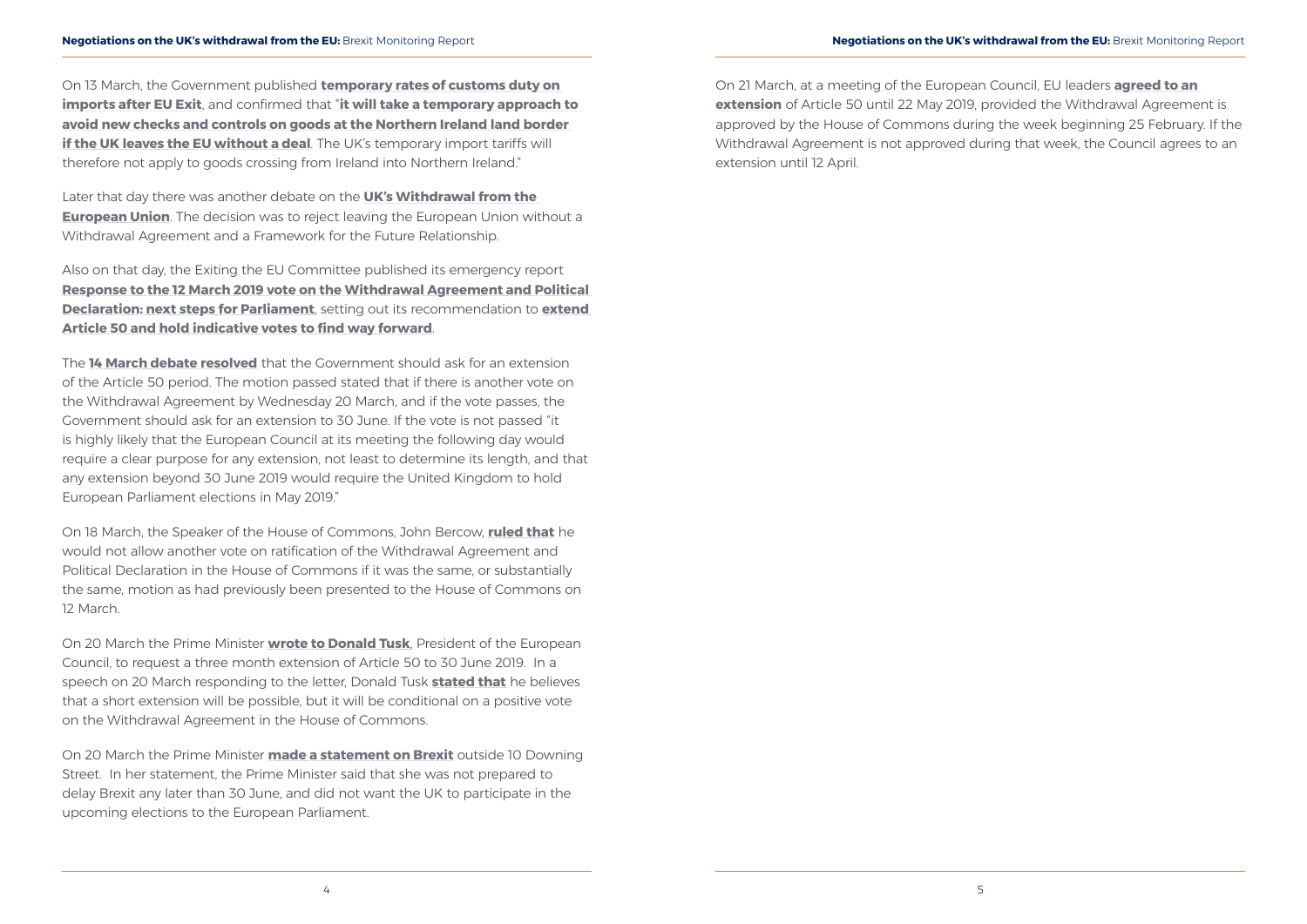# <span id="page-5-0"></span>2. Developments in Westminster and Brussels

#### Timeline of key developments up to the second 'meaningful vote'

On 6 February, in a **[letter to the Prime Minister](https://labour.org.uk/press/jeremy-corbyn-lays-labours-five-brexit-demands-letter-theresa-may/)**, Labour leader Jeremy Corbyn said that the UK Government would need to enshrine five changes to the Political Declaration in law to secure Labour support for a Withdrawal Agreement. These would include a permanent and comprehensive UK-wide customs union, close alignment with the EU Single Market and dynamic alignment on rights and protections. The Prime Minister's **[response](https://www.bbc.co.uk/news/uk-politics-47192233)** to Mr Corbyn on 10 February stressed the importance of the UK having an independent trade policy and rejected the idea of automatically following changes of EU rules on workers' rights or environmental protection. She said the UK Government would however be 'prepared to commit to asking Parliament whether it wishes to follow suit whenever the EU changes its standards in these areas'.

The Prime Minister had previously said that if a revised deal was not brought back to the House by Wednesday 13 February, the UK Government would make a statement and, again, table an amendable motion for debate the next day. The Prime Minister **[made that statement](https://www.gov.uk/government/speeches/pms-statement-to-the-house-of-commons-on-brexit-12-february-2019)** on 12 February and tabled a **[motion](https://publications.parliament.uk/pa/cm201719/cmagenda/OP190213.pdf)** to be debated on 14 February. In her statement, the Prime Minister referred to her talks the previous weeks with the President of the European Commission, and talks the previous day between the Brexit Secretary and Mr Barnier where the ideas put forward by the Alternative Arrangements Working Group were discussed. Mrs May said:

#### The talks are at a crucial stage, and we now all need to hold our nerve to get the changes that this House requires and to deliver Brexit on time.

The motion debated on 14 February said that the House of Commons welcomes the Prime Minister's statement, reiterates its support for the approach to leaving the EU that MPs voted for on 29 January (against 'no deal' and with alternative arrangements to the backstop), and notes that conversations with the EU are ongoing. Following the debate, MPs rejected the UK Government's motion by 303 to 258 votes.

On 26 February, the Prime Minister made a **[statement in the House of Commons](https://hansard.parliament.uk/commons/2019-02-26/debates/B5B3B17F-E96D-4093-ADE4-E5A8F4F3C58B/LeavingTheEuropeanUnion)**, and this was followed on 27 February by a **[debate](https://hansard.parliament.uk/commons/2019-02-27/debates/78B98FAF-F95B-42F6-848F-5047AEAC46A8/UK’SWithdrawalFromTheEU)**. The House of Commons voted by 502-20 to note the Prime Minister's statement on Leaving the European Union of 26 February, and further note that discussions between the UK and the EU are ongoing. The agreed motion also required the Prime Minister to seek at the earliest opportunity a joint UK-EU commitment to adopt part two of the Withdrawal Agreement on Citizens' Rights and ensure its implementation prior to the UK's exiting the European Union, whatever the outcome of negotiations on other aspects of the Withdrawal Agreement. In particular, the motion noted the Prime Minister's commitment to hold a second 'meaningful vote' by 12 March.

On 11 March, the Prime Minister **[made a statement](https://www.gov.uk/government/speeches/prime-ministers-press-statement-in-strasbourg-11-march-2019)** in Strasbourg saying that the UK and the EU had agreed legally binding changes to strengthen the deal that MPs rejected in January. Three documents were published: a **[joint instrument](https://assets.publishing.service.gov.uk/government/uploads/system/uploads/attachment_data/file/785157/2019-03-11_Instrument.pdf)** agreeing that the EU cannot act with the intent of applying the backstop indefinitely; a **[joint](https://assets.publishing.service.gov.uk/government/uploads/system/uploads/attachment_data/file/785120/2019-03-11_Statement.pdf)  [statement](https://assets.publishing.service.gov.uk/government/uploads/system/uploads/attachment_data/file/785120/2019-03-11_Statement.pdf)** in relation to the political declaration, which sets out commitments to enhance and expedite the process of negotiating and bringing into force the future relationship; and a **[unilateral declaration](https://assets.publishing.service.gov.uk/government/uploads/system/uploads/attachment_data/file/785124/2019-03-11_Unilateral_Declaration.pdf)** stating that if the backstop comes into use and discussions on the future relationship break down, there would be nothing to prevent the UK instigating measures that would ultimately dis-apply the backstop.

On 12 March, the Attorney General published his **[legal advice](https://assets.publishing.service.gov.uk/government/uploads/system/uploads/attachment_data/file/785188/190312_-_Legal_Opinion_on_Joint_Instrument_and_Unilateral_Declaration_co..___2_.pdf)** to the Prime Minister regarding the documents published the previous day. The advice concludes that although the new Joint Instrument and Unilateral Declaration have legal weight and reduce the risk that the UK becomes 'indefinitely and involuntarily detained' in the backstop, the legal risk remains. He says:

> If both parties deploy a sincere desire to reach agreement and the necessary diligence, flexibility and goodwill implied by the amplified duties set out in the Joint Instrument, it is highly unlikely that a satisfactory subsequent agreement to replace the Protocol will not be concluded…However, the legal risk remains unchanged that if through no such demonstrable failure of either party, but simply because of intractable differences, that situation does arise, the United Kingdom would have, at least while the fundamental circumstances remained the same, no internationally lawful means of exiting the Protocol's arrangements, save by agreement.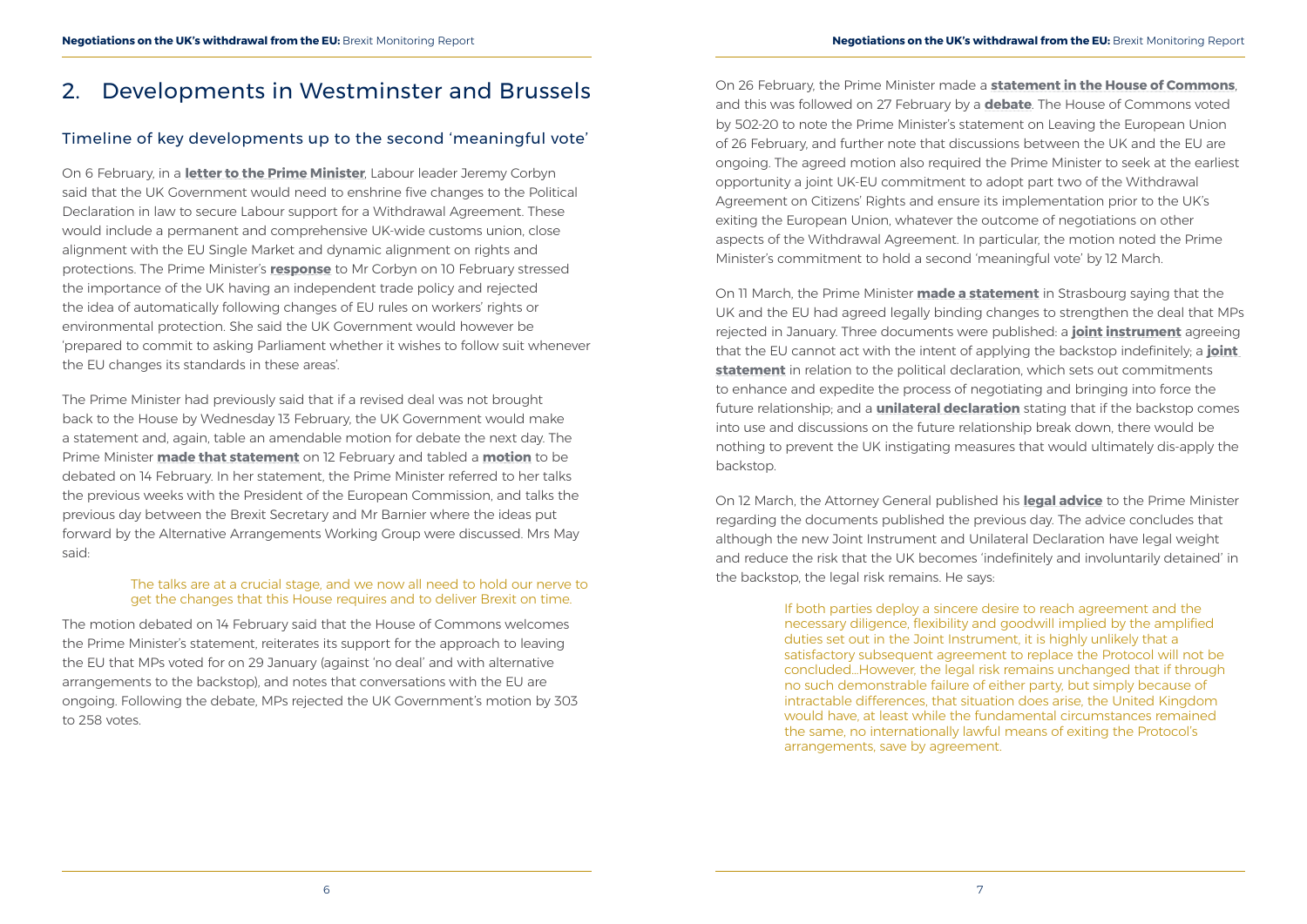#### <span id="page-6-0"></span>House of Commons votes on 12-14 March

On 12 March MPs **voted** on the Prime Minister's Brexit deal and the additional documents on the Northern Ireland backstop. The Speaker did not select any amendments to the motion. MPs voted 391 to 242 to reject the Prime Minister's deal.

Following the vote the Prime Minister **[said:](http://bit.ly/2EVfikf)**

I profoundly regret the decision that this House has taken tonight. I continue to believe that by far the best outcome is that the United Kingdom leaves the European Union in an orderly fashion with a deal, and that the deal we have negotiated is the best, and indeed the only, deal available.

The Prime Minister then confirmed that she would hold a free vote the following day on whether the House of Commons supported leaving the EU without a deal on 29 March. She explained that if the House voted against a 'no deal' Brexit, she would bring forward a motion on 14 March on whether Parliament wished to seek an extension to Article 50. According to the Prime Minister:

> If the House votes for an extension, the Government will seek to agree that extension with the EU and bring forward the necessary legislation to change the exit date, commensurate with that extension.

But let me be clear: voting against leaving without a deal and for an extension does not solve the problems that we face. The EU will want to know what use we mean to make of such an extension, and this House will have to answer that question. Does it wish to revoke article 50? Does it want to hold a second referendum? Or does it want to leave with a deal, but not this deal? These are unenviable choices, but thanks to the decision that the House has made this evening, they are choices that must now be faced.

We must now ask that question before asking about any possible extension. Extending the negotiation: for what reason? The Article 50 negotiation is now over. We have the treaty. It is here.

The Prime Minister also **announced** that she would 'publish information on essential policies that would need to be put in place if we were to leave without a deal'. Accordingly, the UK Government published its **['temporary' arrangements](https://www.gov.uk/guidance/eu-exit-avoiding-a-hard-border-in-northern-ireland-in-a-no-deal-scenario)** for avoiding a hard border on the island of Ireland in the event of a 'no deal' Brexit. The UK Government states that it will not introduce any new checks or controls on goods at the Irish border. It also published its **[temporary tariff schedule](https://www.gov.uk/government/publications/temporary-rates-of-customs-duty-on-imports-after-eu-exit)** for imports into the UK, which will come into effect from 11pm on 29 March in the event of a 'no deal' Brexit, along with **[accompanying guidance](https://www.gov.uk/guidance/check-temporary-rates-of-customs-duty-on-imports-after-eu-exit)** for businesses. **[The](https://www.gov.uk/government/news/temporary-tariff-regime-for-no-deal-brexit-published)  [proposed tariffs](https://www.gov.uk/government/news/temporary-tariff-regime-for-no-deal-brexit-published)** would apply for a period of 12 months while a full consultation and review is undertaken to inform a permanent approach to tariffs.

On 13 March, in response to the vote in the House of Commons on the Withdrawal Agreement, Michel Barnier in a **[statement](http://europa.eu/rapid/press-release_STATEMENT-19-1673_en.htm)** at the European Parliament plenary session in Strasbourg said:

> Following these votes, it will be for the British government to tell us – I hope positively - how it wishes to proceed, to finally bring together a constructive majority for a proposal. It is the UK's responsibility to tell us what it wants for our future relationship, what its choice is, what its clear line is.

We are in a very serious moment because the risk of no deal has never been higher, including an accidental no deal. I recommend that nobody underestimates this risk or its consequences.

On 13 March MPs voted in favour of a motion to rule out leaving the EU on March 29 without a deal. The motion tabled by the UK Government recognised that 'no deal' would be the legal default if the UK Parliament chose not to approve the deal agreed between the UK and EU.

The Speaker selected two amendments to the 'no deal' motion. The first amendment, amendment (a) tabled by Caroline Spellman MP, altered the motion to reject the UK leaving the EU in any circumstances. MPs narrowly voted in favour of this amendment by 312 to 308. The second, amendment (f), in the name of Damian Green MP, which called for an extension to enable more time for a managed 'no deal' exit, was defeated by 164 to 374.

The motion as amended was put to a vote and approved by 321 to 278. Following this the **[Prime Minister said](https://hansard.parliament.uk/commons/2019-03-13/debates/31D9EDE0-5E57-4491-81E7-77DD7C279DBE/UK’SWithdrawalFromTheEuropeanUnion)**:

> The legal default in UK and EU law remains that the UK will leave the EU without a deal unless something else is agreed. The onus is now on every one of us in this House to find out what that is. The options before us are the same as they always have been: we could leave with the deal that this Government have negotiated over the past two years; we could leave with the deal that we have negotiated but subject to a second referendum, but that would risk no Brexit at all—[Interruption] damaging the fragile trust between the British public and the Members of this House; we could seek to negotiate a different deal, but the EU has been clear that the deal on the table is indeed the only deal available.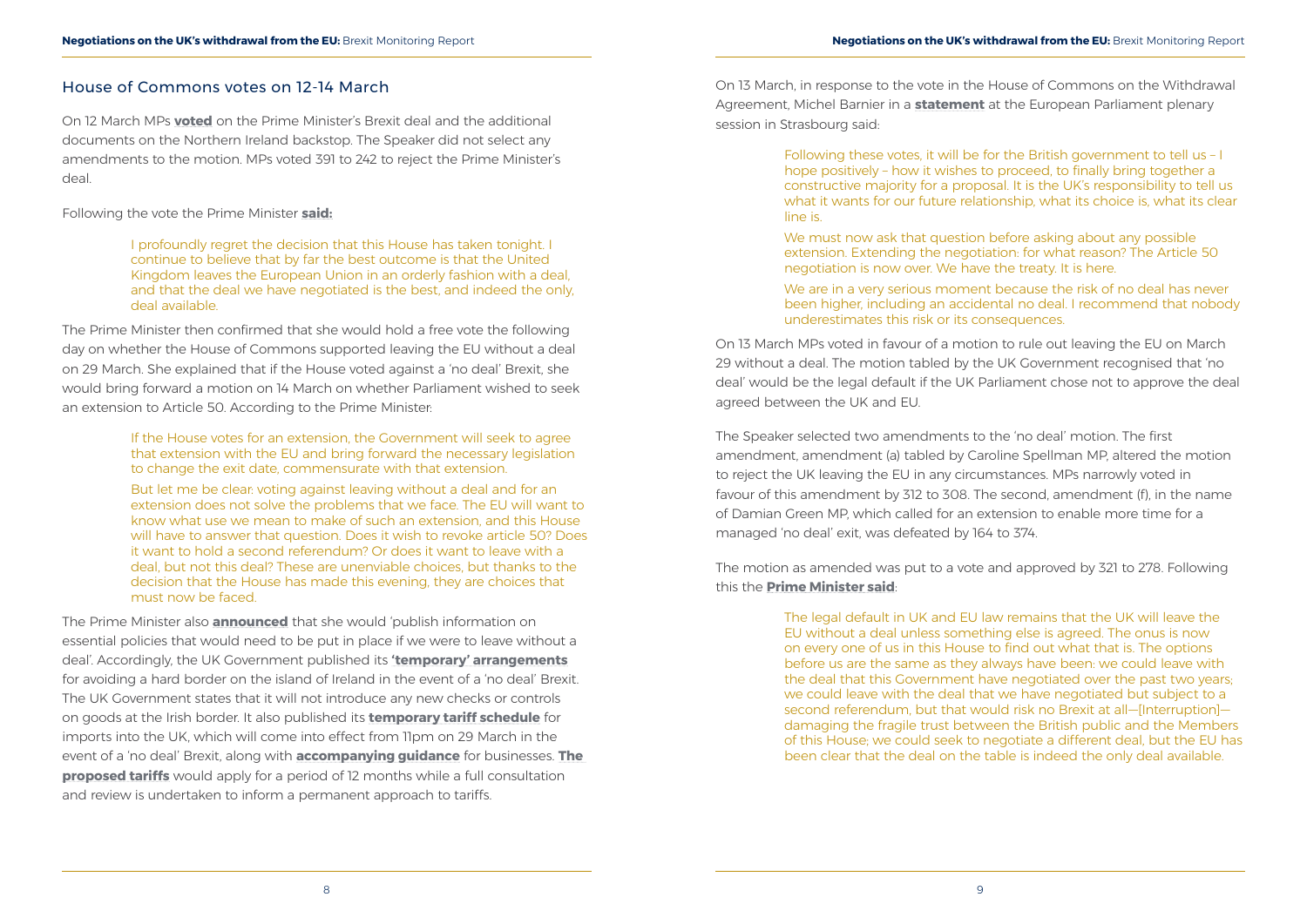<span id="page-7-0"></span>The Prime Minister had previously committed to bringing forward a motion on whether MPs supported seeking an extension to Article 50 if they voted against leaving without a deal. Therefore, after the vote, the Prime Minister confirmed that a debate and vote on a potential extension would be held the next day. The **[Prime](http://bit.ly/2FehpAW)  [Minister said](http://bit.ly/2FehpAW)**:

> If the House finds a way in the coming days to support a deal, it would allow the Government to seek a short, limited technical extension to article 50 to provide time to pass the necessary legislation and to ratify the agreement we have reached with the EU.

- the Government will seek to agree an extension to Article 50 with the EU; and
- **F** if the House votes in favour of the Prime Minister's Brexit deal by 20 March, then the Government will seek to agree a one-off extension until 30 June 2019 for the purpose of passing the necessary EU exit legislation.

Let me be clear: such a short technical extension is likely to be on offer only if we have a deal in place. Therefore, the House must understand and accept that if it is not willing to support a deal in the coming days and as it is not willing to support leaving without a deal on 29 March, it is suggesting that there will need to be a much longer extension to article 50. Such an extension would undoubtedly require the United Kingdom to hold European Parliament elections in May 2019. I do not think that that would be the right outcome, but the House needs to face up to the consequences of the decisions that it has taken.

On 14 March Council President Donald Tusk **[tweeted](https://twitter.com/eucopresident/status/1106115929539334144)** that he would 'appeal to the EU27 to be open to a long extension if the UK finds it necessary to rethink its Brexit strategy and build consensus around it'.

On 14 March MPs voted on whether to instruct the Prime Minister to seek an extension to the Article 50 negotiating period. The Prime Minister's **[motion](https://publications.parliament.uk/pa/cm201719/cmagenda/ManuscriptAmdts1403v1.pdf)** asked the House of Commons to agree that:

The motion also asked MPs to agree to note that if they chose not pass the deal by 20 March, then it is 'highly likely' that the European Council at its meeting on 21 March would require a clear purpose for any extension and that any extension beyond 30 June 2019 would require the UK to hold European Parliament elections in May 2019.

Amendments to the government's motion were selected by the Speaker, including an amendment tabled by Sarah Wollaston MP on a second referendum. MPs voted against this amendment by 85 votes to 334. However, the UK Government were close to losing on two amendments. MPs voted 302 to 318 against Labour's frontbench amendment which asked for an extension to Article 50 as an opportunity to find a majority way forward. They also voted 312 to 314 against Hilary Benn, Chair of the Brexit Committee's, amendment which would have accepted an extension until June 30 but would have required parliamentary time for backbenchers to put forward a motion on the way forward.

MPs **[voted](http://bit.ly/2THiWbt)** 412 to 202 in favour of the final unamended motion agreeing that the UK Government should seek an extension to Article 50.

#### Developments since 14 March

On 18 March, the Speaker of the House of Commons, John Bercow, **[ruled that](https://hansard.parliament.uk/commons/2019-03-18/debates/AB031E78-C906-4833-9ACF-291998FAC0E1/Speaker’SStatement)** he would not allow another vote on ratification of the Withdrawal Agreement and Political Declaration in the House of Commons if it was the same, or substantially the same, motion as had previously been presented to the House of Commons on 12 March.

On 20 March the Prime Minister **[wrote to Donald Tusk](https://assets.publishing.service.gov.uk/government/uploads/system/uploads/attachment_data/file/787434/PM_to_President_of_the_European_Council.pdf)**, President of the European Council, to request a three month extension of Article 50 to 30 June 2019. In her letter, the Prime Minister stated that she was requesting the extension to try to ratify the Withdrawal Agreement and Political Declaration, and subsequently to pass the Withdrawal Agreement Bill to enact the UK's commitments under the Withdrawal Agreement into domestic law. The Prime Minister also requested that the European Council approves the supplementary documents published on 11 March, in order that she is able to meet the requirements of the ruling of the Speaker of the House of Commons on 18 March.

In a speech on 20 March responding to the letter, Donald Tusk **[stated that](https://www.consilium.europa.eu/en/press/press-releases/2019/03/20/statement-by-president-donald-tusk-on-brexit/)** he believes that a short extension will be possible, but it will be conditional on a positive vote on the Withdrawal Agreement in the House of Commons. He also stated that the duration of a short extension is also open, as the request to extend Article 50 until 30 June has some merits but also raises some political and legal questions. Donald Tusk also stated that European Council approval of the supplementary documents would be possible, and not present any risks.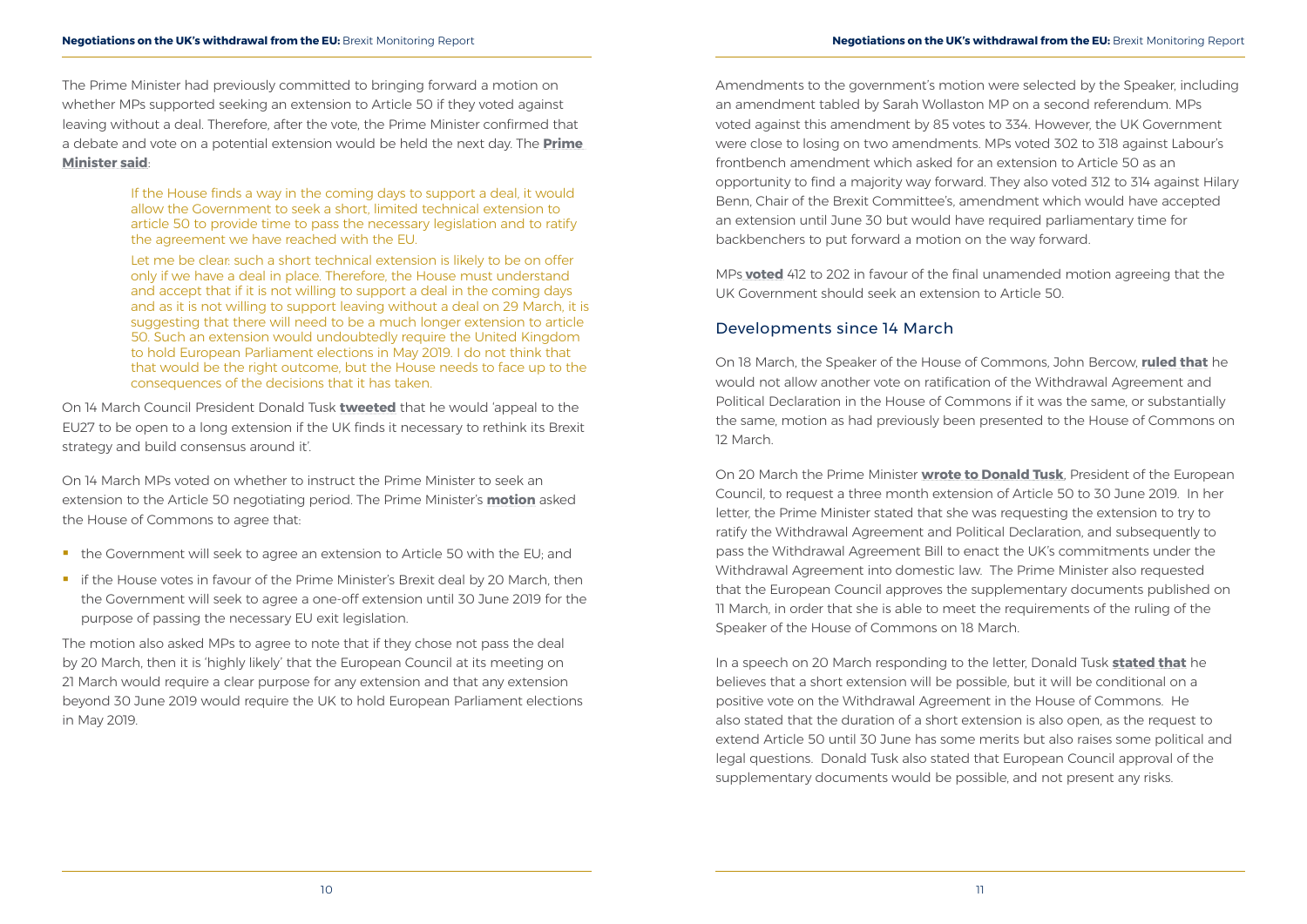<span id="page-8-0"></span>On 20 March the Prime Minister **[made a statement on Brexit](https://www.gov.uk/government/speeches/pm-statement-on-brexit-20-march-2019)** outside 10 Downing Street. In her statement, the Prime Minister said that she was not prepared to delay Brexit any later than 30 June, and did not want the UK to participate in the upcoming elections to the European Parliament.

On 21 March, at a meeting of the European Council, EU leaders considered the Prime Minister's requests. **[In a statement](https://www.consilium.europa.eu/en/press/press-releases/2019/03/21/remarks-by-president-donald-tusk-after-the-european-council-meeting-art-50/)** after the meeting, Donald Tusk said that the Council approves the Instrument and Joint Statement agreed in Strasbourg on 11 March. He also said that the Council agrees to an extension of Article 50 until 22 May 2019, provided the Withdrawal Agreement is approved by the House of Commons during the week beginning 25 February. He said that if the Withdrawal Agreement is not approved during that week, the European Council agrees to an extension until 12 April, and expects the UK to indicate a way forward before this date. He emphasised that there can be no opening of the Withdrawal Agreement that was agreed in November 2018. In explaining the significance of 12 April, he said:

#### What this means in practice is that, until that date, all options will remain open, and the cliff-edge date will be delayed. The UK Government will still have a choice of a deal, no-deal, a long extension or revoking Article 50.

Later that evening, the Prime Minister **[made a statement](https://www.gov.uk/government/speeches/pm-statement-at-the-eu-council-21-march-2019)** welcoming the Council's approval of the Strasbourg agreement, as well as the extension of Article 50. She said that any further extension would mean UK participation in the European Parliament elections, adding that she believed that it would be wrong to ask people in the UK to participate in these elections three years after voting to leave the EU. She said:

> What the decision today underlines is the importance of the House of Commons passing a Brexit deal next week so that we can bring an end to the uncertainty and leave in a smooth and orderly manner.

#### Next steps

Elections to the European Parliament are scheduled to take place between 23 and 26 of May 2019. On 11 March Jean-Claude Juncker, President of the European Commission, stated in a **[letter](https://ec.europa.eu/commission/sites/beta-political/files/letter_president_juncker_to_president_tusk.pdf)** to the President of the European Council, Donald Tusk, that

> the United Kingdom's withdrawal should be complete before the European Parliament elections... If the United Kingdom has not left the European Union by then, it will be legally required to hold these elections, in line with the rights and obligations of all Member States as set out in the Treaties.

On 13 March the Commons Exiting the EU Select Committee (the Brexit Committee) published its **Response to the 12 March vote on the Withdrawal Agreement and Political Declaration: next steps for Parliament**. This follows previous reports published on **[28 January](https://publications.parliament.uk/pa/cm201719/cmselect/cmexeu/1908/1908.pdf)** and **[16 January](https://publications.parliament.uk/pa/cm201719/cmselect/cmexeu/1902/190202.htm)**.

With regards to the length of an extension to Article 50 negotiations, the Brexit Committee notes in its response that during discussions in Brussels it heard that it would not be a problem if the UK did not hold European elections provided that Brexit happens before the end of June, because the first session of the new European Parliament will not convene until 2 July. It therefore recommends that the UK Government should urgently clarify what its understanding of the position is. The Brexit Committee believes that:

> it may be necessary to request an extension beyond the end of May and, unless a protocol can quickly be agreed in discussions with the EU which removes the obligation on the UK to participate in the European Parliament elections, the UK should be prepared for the possibility of having to hold these elections at the end of May.

In terms of what should happen next, the Brexit Committee reiterates its recommendation made in January 2019 that the UK Government should hold a series of indicative votes on different options for how to proceed with the Brexit process:

> We reiterate our recommendation that the House of Commons must be given an opportunity to identify what new approach might secure a majority in the House of Commons. Making provision, therefore, for the House to hold a series of indicative votes should now happen without delay so as to begin the process by which a clear plan can be identified.

#### Brexit legislation

The **[Trade Bill](https://services.parliament.uk/bills/2017-19/trade.html)** started its Report Stage in the House of Lords on 6 March, when two amendments were made to the Bill. The first inserts a new clause to the Bill that gives the UK Parliament more power over the contents of international free trade agreements covered by the Bill, and requires the devolved administrations to be consulted. The second amendment mandates the UK Government to 'take all necessary steps to implement an international trade agreement which enables the United Kingdom to participate after exit day in a customs union with the European Union'.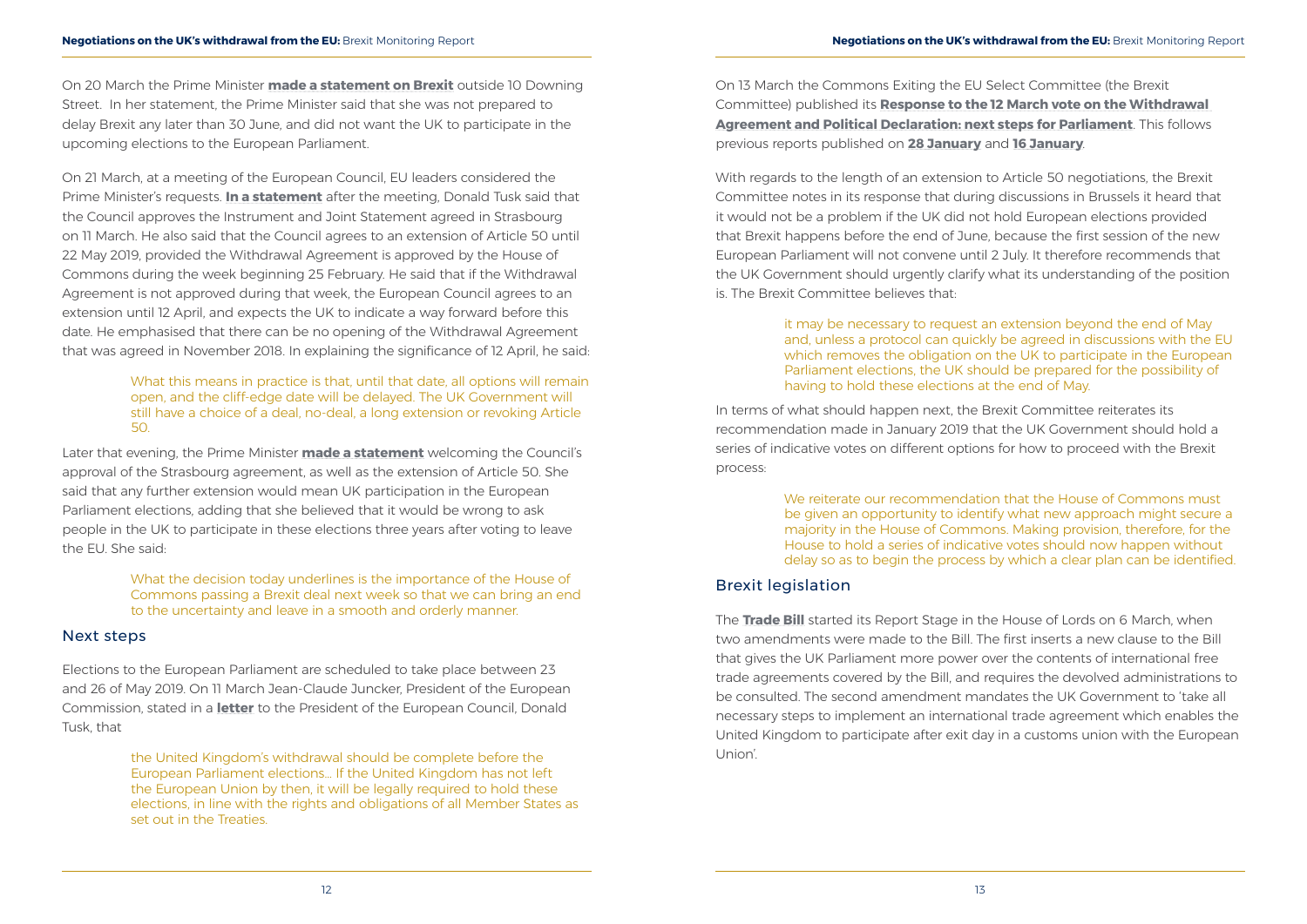The **[second day of Report Stage](https://hansard.parliament.uk/lords/2019-03-13/debates/3A7221E4-BF51-4FA9-B93F-D2C498008CFA/TradeBill)** took place on 13 March. Three non-government amendments were passed. The first would not allow a trade agreement between the UK and EU to be ratified unless it is compatible with the Good Friday Agreement, does not affect trade between Ireland and Northern Ireland and customs arrangements are made. The second amendment sets an objective for the relevant Secretary of State to secure a mobility framework in a trade agreement with the EU that provides reciprocal rights to work, live and study for the purpose of trade in goods and services. The final amendment states that the provisions in parts 1-3 of the Bill can only come into force if there is a withdrawal agreement and framework for a future relationship with the EU that has been approved by the House of Commons.

The **[Third Reading](https://hansard.parliament.uk/lords/2019-03-20/debates/07BB6C1D-049F-4AC3-87A2-D2898082613B/TradeBill)** of the Bill in the House of Lords took place on 20 March. Four amendments were agreed, three from the UK Government and one opposition amendment. These were all agreed without a vote. The Bill has now returned to the House of Commons for **[consideration of amendments](https://www.parliament.uk/about/how/laws/passage-bill/lords/lrds-consideration-of-amendments/)** (sometimes known as ping-pong).

Amendment 1 requires regulations to implement continuity trade agreements to maintain UK levels of statutory protection in relation to a number of areas.

Amendment 2 sets out the areas in which UK levels of statutory protection need to be maintained – protection of animal, human or plant life or health; animal welfare; environmental protection; and employment and labour. It also highlights that statutory protection is defined as primary legislation, secondary legislation, or retained EU law.

Amendment 5 adds 'civil' to the text, meaning that regulations under subsection 2 (1) may make provision for civil penalties for failing to comply with the regulations.

**[Bill](https://services.parliament.uk/bills/2017-19/healthcareinternationalarrangements.html)** started its Second Reading in the House of Lords on 5 February. Members discussed a range of issues raised by the Bill, including UK reciprocal healthcare agreements with EU member states and other countries around the world, the protection of British citizens in the event of a 'no deal' Brexit, data security and government payments for healthcare provided outside the UK.

Amendment 7 replaces clause 11 of the Bill with a new requirement that the UK Government should seek to secure an international trade agreement with the EU that enables the UK to fully participate after exit day in the European Medicines Agency; the European Chemicals Agency; the European Aviation Safety Agency; the European Maritime Safety Agency; the European Network of Transmission System Operators for Electricity; and the European Network of Transmission System Operators for Gas.

The UK Government has said that legislative consent is required from the devolved legislatures in respect of the Bill, as parts of it make provision in areas that are within the Assembly's legislative competence. It is the view of the Welsh Government that Part 1 of the Bill requires legislative consent, as do its associated schedules, 1 to 3. While the Welsh Government's initial position was that it could not recommend that the Assembly gave legislative consent to the Bill, it has secured amendments and non-legislative commitments that mean it has published a supplementary legislative consent memorandum (LCM) recommending that the Assembly does give legislative consent to the Bill. Following reports on the supplementary LCM by the **[External Affairs Committee](http://www.assembly.wales/laid%20documents/cr-ld12376/cr-ld12376-e.pdf)** and the **[Constitutional and Legislative Affairs](http://www.assembly.wales/laid%20documents/cr-ld12380/cr-ld12380-e.pdf)  [Committee](http://www.assembly.wales/laid%20documents/cr-ld12380/cr-ld12380-e.pdf)**, the Assembly approved a legislative consent motion in relation to the Bill on 12 March. It is likely that the Assembly will be required to approve a further LCM based on the amendments passed since this was approved.

The **[Healthcare \(European Economic Area and Switzerland Arrangements\)](https://services.parliament.uk/bills/2017-19/healthcareinternationalarrangements.html)** 

The Committee Stage started on 19 February. Committee members discussed subjects including the duty of the government to consult the devolved administrations of Scotland, Wales and Northern Ireland, and ensuring the regulations made under the Bill do not negatively affect legislation passed in those administrations or any EU legislation retained following Brexit.

The Bill had its Report Stage in the House of Lords on 12 March. Members discussed requirements for consultation with devolved authorities and Government reporting on healthcare payments made under the Bill. There were also two amendments made to the Bill. The first amendment concerned the opening clause of the Bill, which allows the Government to make payment arrangements for healthcare provided outside of the United Kingdom. It removes the words 'outside of the United Kingdom' from the clause and defines the specified area as being 'in a European Economic Area country or Switzerland'. The second amendment was in relation to a section of the Bill that listed the possible powers that could be delegated to the Secretary of State under the new law. The amendment removes the words 'for example', before the list of powers, on the grounds that the phrase increases the scope for expansion of those powers at a later date.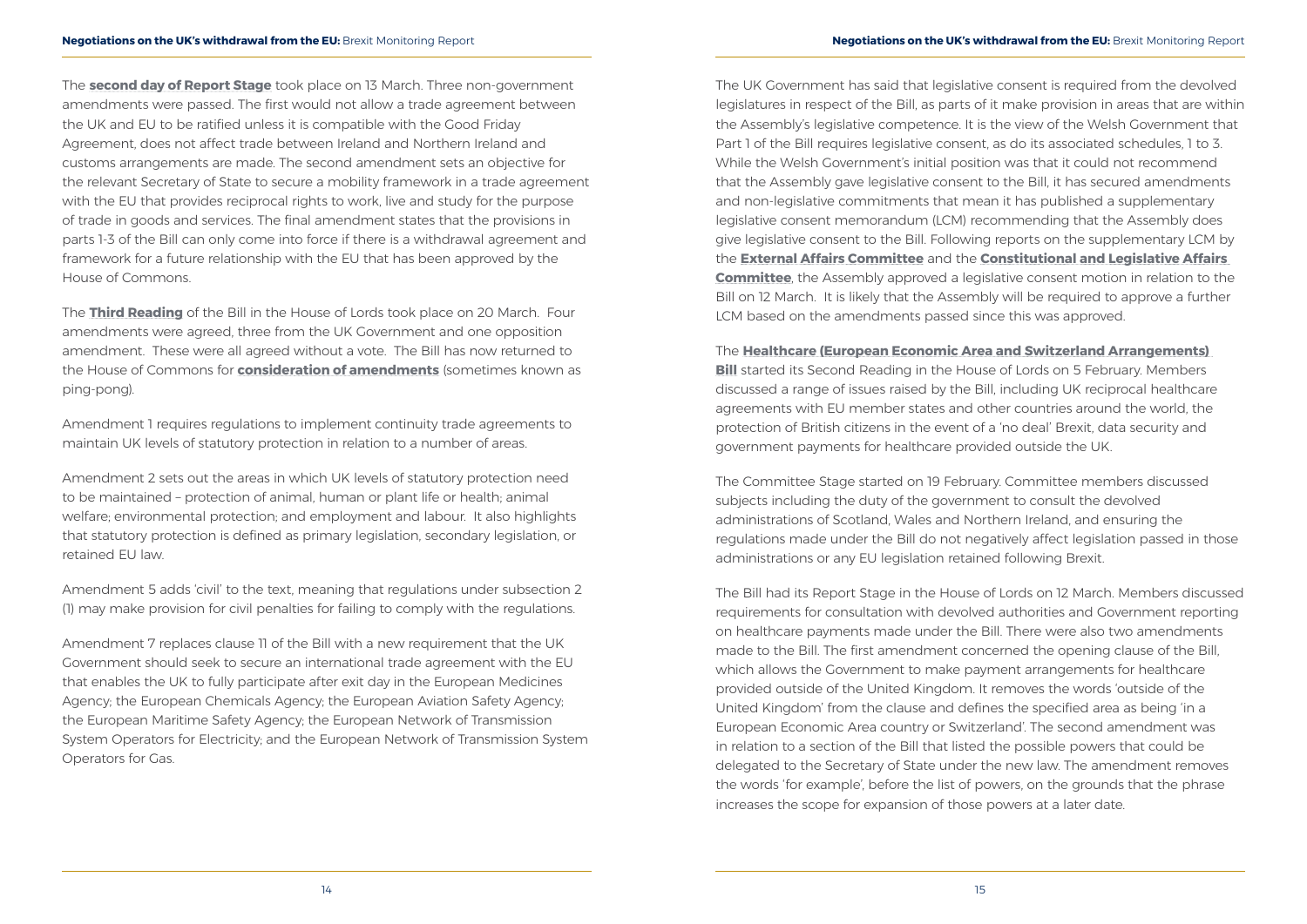<span id="page-10-0"></span>The title of the Bill has been changed from the Healthcare (International Arrangements) Bill to the Healthcare (European Economic Area and Switzerland Arrangements) Bill.

The Third Reading of the Bill in the House of Lords **[took place on 19 March](https://hansard.parliament.uk/lords/2019-03-19/debates/759004D8-D2CB-40B7-9A82-B8EC98B29884/Healthcare(EuropeanEconomicAreaAndSwitzerlandArrangements)Bill)**. A number of minor amendments were passed, and the Bill has returned to the House of Commons for consideration of amendments.

The Welsh Government has published a **[supplementary legislative consent](http://www.assembly.wales/laid%20documents/lcm-ld12232/lcm-ld12232-e.pdf)  [memorandum](http://www.assembly.wales/laid%20documents/lcm-ld12232/lcm-ld12232-e.pdf)** for the Bill, and a motion to give legislative consent to the Bill was agreed in Plenary on 12 March. However, as changes were made to the Bill in the House of Lords on the same day, it is likely that another memorandum will be published in due course.

The **[Fisheries Bill](https://services.parliament.uk/bills/2017-19/fisheries.html)** has completed its Committee Stage in the House of Commons. The Bill provides a number of powers that will enable UK and Welsh Ministers to introduce secondary legislation and contains provisions relating to Wales at the request of the Welsh Government. A **[supplementary LCM](http://www.assembly.wales/laid%20documents/lcm-ld12027/lcm-ld12027-e.pdf)** in relation to the Bill was laid on 10 January. The Cabinet Secretary states that she believes that it is appropriate to deal with these provisions in this UK Bill to ensure a UK-wide approach to creating the fisheries framework, but has also stated that the Welsh Government will bring forward a Welsh Fisheries Bill in the future. The Climate Change, Environment and Rural Affairs committee has taken evidence on the LCMs from stakeholders and from the Minister for Environment, Energy and Rural Affairs, and has **[published a report](http://www.assembly.wales/laid%20documents/cr-ld12141/cr-ld12141-e.pdf)**. The Constitutional and Legislative Affairs Committee (CLAC) has also considered the Bill and **[published a report](http://www.assembly.wales/laid%20documents/cr-ld12143/cr-ld12143-e.pdf)**. A date for the Report Stage in the House of Commons has yet to be announced.

The **[Immigration and Social Security Co-ordination \(EU Withdrawal\) Bill](https://services.parliament.uk/Bills/2017-19/immigrationandsocialsecuritycoordinationeuwithdrawal.html)** has been considered by the Public Bill Committee, which has reported the Bill without amendments to the House. The Bill is now due to have its Report Stage and Third Reading on a date to be announced. The purpose of the Bill is to end free movement and protect the status of Irish citizens in UK immigration law. In the view of the UK Government, the immigration matters to which the provisions of the Bill relate are not within the legislative competence of the Assembly.

#### Subordinate legislation

In terms of subordinate legislation, 491 Brexit-related statutory instruments (SIs) have been laid in the UK Parliament since the EU Withdrawal Act received Royal Assent on 26 June 2018, and 289 have completed their passage through Parliament.

The Welsh Government has indicated that up to 150 UK Government Brexit SIs will be made in areas devolved to Wales ahead of exit day. Around 124 have been brought forward to date. A further 50 are to be made by Welsh Ministers and the Constitution and Legislative Affairs Committee has considered 38 of these so far. Twenty-seven of these have been subject to the negative procedure, while 11 are subject to the affirmative procedure and are yet to be approved by the Assembly.

On 6 February 2019, CLAC **[published a progress report](http://www.assembly.wales/laid%20documents/cr-ld12128/cr-ld12128-e.pdf)** on the scrutiny of Brexit regulations, and also sent an **[accompanying letter](http://senedd.assembly.wales/documents/s84203/Letter%20to%20the%20First%20Minister%20-%206%20February%202019.pdf)** to First Minister regarding the scrutiny of Brexit legislation. One of the main findings of the report was that Government has not got the balance right between permitting UK Ministers to act on behalf of Welsh Ministers and making its own legislation. The Committee was concerned at the lack of detailed information contained in SI written statements, and believes that the Government should table motions seeking the consent of the Assembly to regulations that are subject of Statutory Instrument Consent Memorandums. The Committee also expressed concerns about the capacity and priorities of the Welsh Government in dealing with the volume of legislation needed to correct the Welsh statute book.

The First Minister **[responded to CLAC](http://senedd.assembly.wales/documents/s86357/Letter%20from%20the%20First%20Minister%20-%2011%20March%202019.pdf)** on 11 March. He stated that the Committee's report did not match his experience of legislating for Brexit, and that he did not accept that the Assembly has been marginalised or bypassed. In relation to the committee's point about allowing UK Ministers to act on Wales's behalf, the First Minister says that what has been happening is 'co-operation with the UK Government in order to deliver an operable statute book', adding that The Welsh Government has never attempted anything on this scale since devolution began.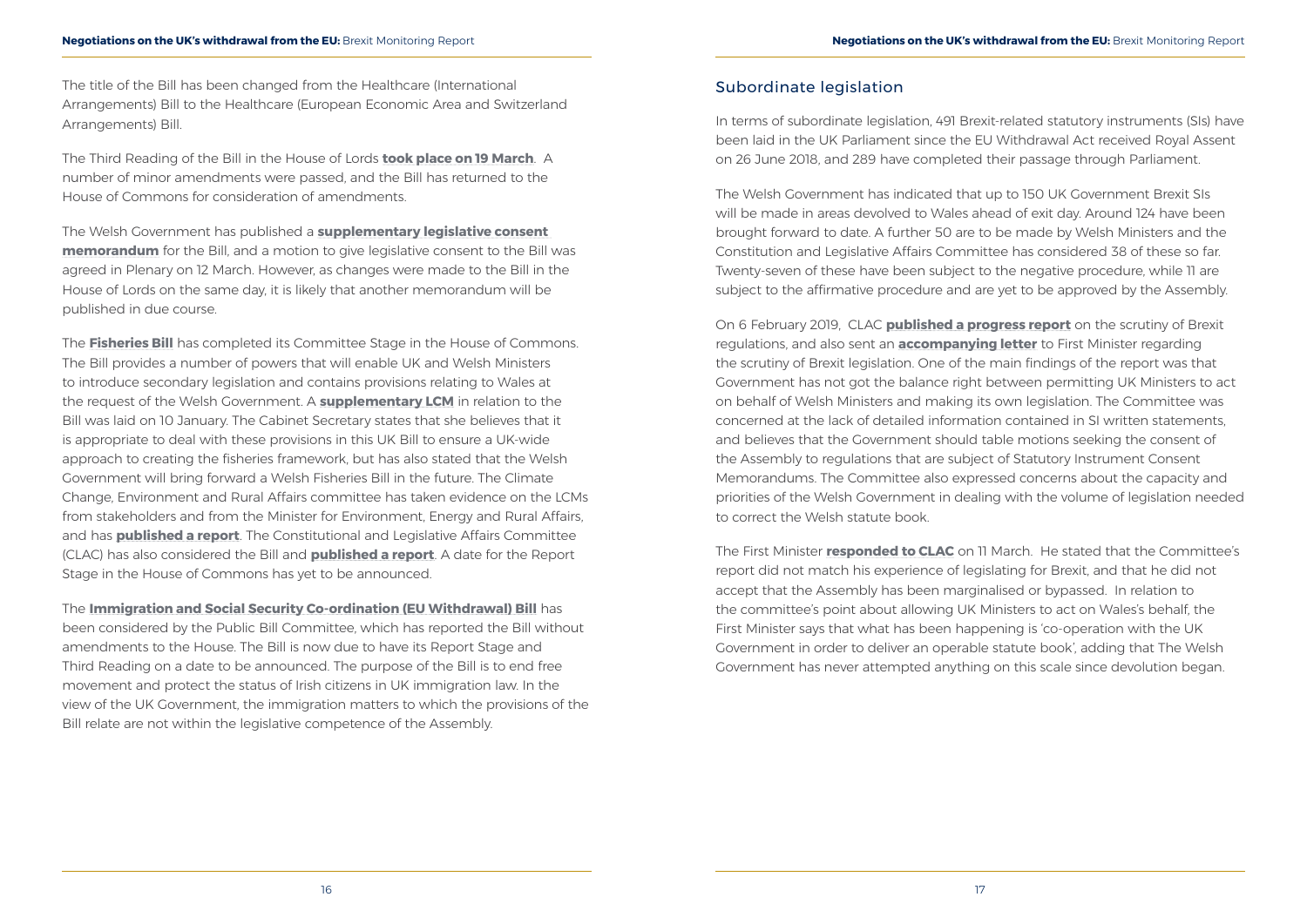<span id="page-11-0"></span>In relation to written statements under Standing Order 30C, the First Minister acknowledged that the Committee has been diligent in writing to the Welsh Government about concerns with specific written statements and that the templates and guidance issued to the officials preparing those statements have been revised to improve their quality.

In relation to motions on SICMs, and the committee's preference for Welsh Ministers to lay motions for all SICMs, the First Minister said that Standing Orders make it clear that it is the choice of Ministers or Members to lay a motion.

In a letter to the Chair of the External Affairs Committee on 11 March, Brexit Minister Jeremy Miles gave an update on progress relation to Brexit SIs. In the letter, he said that all the required negative SIs are being laid in time for them to come into force by 29 March. Additionally, he stated that the Government are anticipating up to eight SIs that are intended to come into force after 29 March, adding that the majority of these would make amendments to Welsh law in consequence of UK legislation that has not yet been made.

[...] all the evidence we have seen to date suggests that the UK is simply not prepared for a 'no deal' Brexit in less than 2 months' time. Our firm view is that such an outcome to the Brexit negotiations would be a catastrophe which would cause significant short-term disruption to the lives of ordinary citizens as well as to businesses and long-term harm to our economy.

## 3. Developments in Wales

During Plenary on 5 February, in response to a question by Lynne Neagle AM on the implications of a 'no deal' Brexit for the automotive sector in Wales, the First Minister Mark Drakeford stated that leaving the European Union without a deal would be 'disastrous' for the industry. He went on to say that 'such a possibility should be taken off the table by the UK Government and an extension sought now to the article 50 timetable'.

On 7 February, the First Minister issued a joint statement with the Scottish First Minister following their attendance of the first meeting of the European Union Exit and Trade (Preparedness) Committee. The statement noted that:

The First Minister referred to the jobs lost at Shaeffler in Llanelli and the cancelled investment at Nissan in Sunderland, suggesting that this is a forecast of what is to come. Due to the uncertainty caused by the possibility of a 'no deal' scenario, the First Minister restated:

> The point has been reached where there is now no time to waste. We therefore renew our call for the Prime Minister to make clear that she and her government will ensure 'no deal' is taken off the table. This should include putting forward secondary legislation now to remove 29 March 2019 as exit day from the EU (Withdrawal) Act.

On 11 February, the First Minister replied to a **[letter](http://senedd.assembly.wales/documents/s83926/Correspondence%20from%20the%20First%20Minister%20of%20Wales%20-%2011%20January%202019.pdf)** by the Llywydd regarding the scrutiny of Brexit-related legislation. In his reply, the First Minister reassured that:

> The Welsh Government's approach reflects the real and pressing need to respond to the extraordinary circumstances surrounding Brexit, rather than any attempt to limit or frustrate the Assembly's role as a legislature. [...] The Welsh Government will, as far as is possible in the timescales involved, seek to enable Assembly scrutiny through timely and responsive engagement.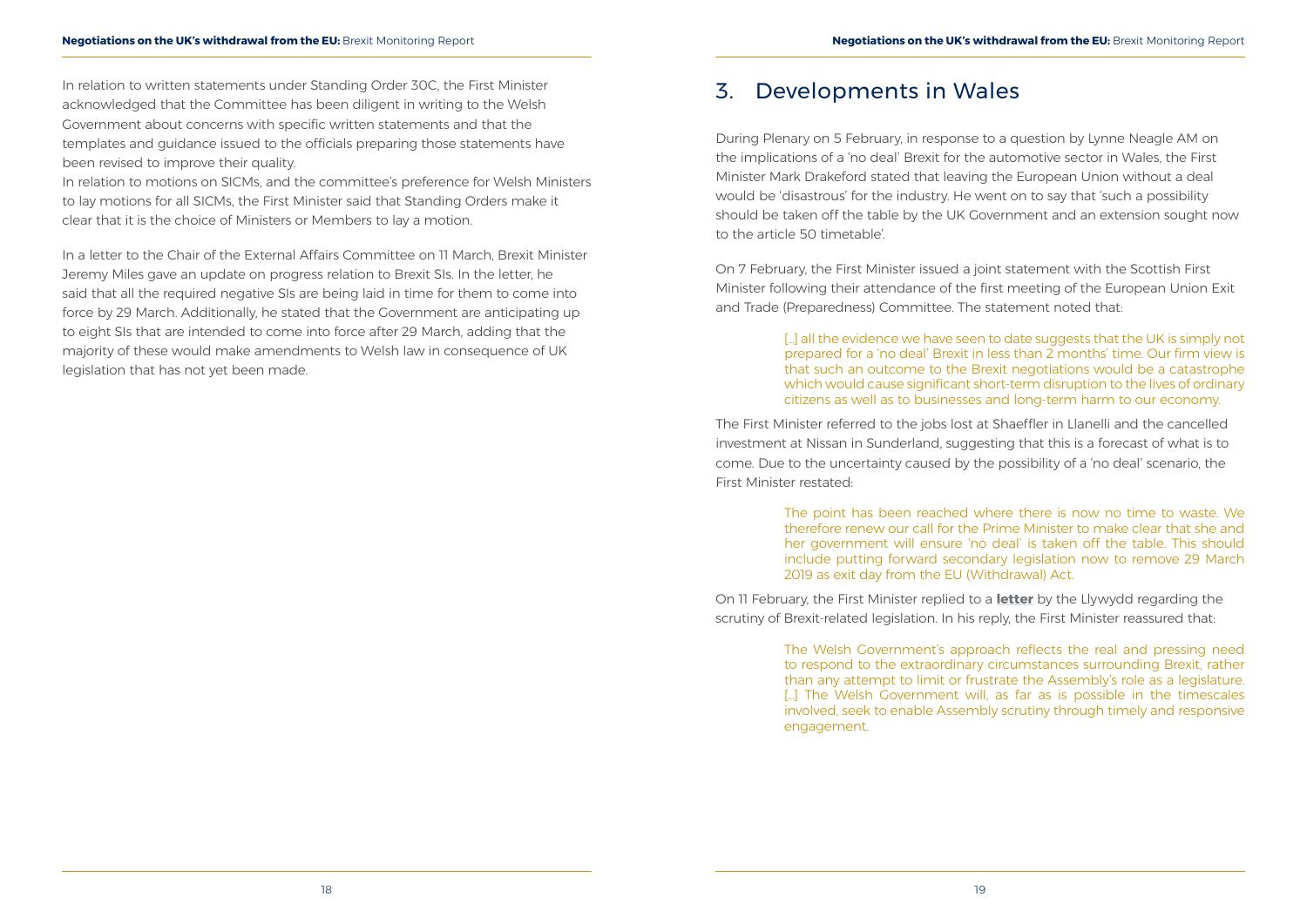In Plenary on 12 February, in response to concern raised by Llyr Gruffydd AM regarding a perceived 'over-reliance on Westminster legislating on our behalf', the First Minister restated Welsh Government's policy, saying that:

> [...] the responsibility to legislate is in the hands of the Assembly. We want to see the Assembly dealing with those particular responsibilities unless there is a specific reason that we can't do it in that way. Of course, Brexit does create the context where that specific reason arises.

> What we're doing is the same as they are doing in Scotland. Where the House of Commons can do things that are entirely technical and that don't change our policy at all, because there is insufficient time for us to redo things that they do. […] But, if policies change, then we bring them to the floor of the Assembly, and that's what we've done.

During Plenary on 13 February, questions were posed to the Brexit Minister Jeremy Miles AM. In summary, in reply to various questions, the Brexit Minister made a number of key comments including:

- With regard to the steps that Welsh Government will take in a 'no deal' scenario to collaborate with HMRC to ensure that the port of Holyhead doesn't come to a stop, the Brexit Minister said that discussions were taking place both with the UK Government and HMRC, and said that collaboration with the UK Government in this field has improved over the recent period.
- Welsh Government has called for a joint ministerial committee on international trade, to enable a formal system to be put into place to agree negotiating positions and to resolve the sorts of tensions that will inevitably arise in this area. The Brexit Minister stated further that UK Government Ministers have indicated in the House of Lords recently their intention to create exactly that sort of forum.
- **The British-Irish Council is an absolutely essential forum in cementing** relationships across the UK both in the context of Brexit and in terms of future relationships more generally. Welsh Government has memoranda of understanding or action plans already in place with Brittany and with the Basque Country, and are about to embark on a similar set of discussions with the Galicians. Furthermore, Welsh Government has developed, in particular with Quebec, for example, a memorandum of understanding around the aerospace sector.
- A concordat is being developed that will specifically detail how the Department for International Trade and the devolved administrations will work together for future UK trade agreements with third countries after the EU exit.

On 21 February, the Welsh Government's European Advisory Group published the **[minutes](https://beta.gov.wales/european-advisory-group-meeting-17-january-2019)** for its meeting on 17 January. The meeting included an update on developments and negotiations, preparedness presentations, the Shared Prosperity Fund and European Transition Fund and the next steps to be taken. The following meeting was held EAG meeting was held on 21 February, however its minutes are not yet available.

On 5 March, a motion tabled by Rebecca Evans, Minister for Finance and Trefnydd, was passed. The motion opposed the deal brought forward by Theresa May, stated that a 'no deal' outcome is unacceptable, and called for an extension of Article 50 to renegotiate a deal. The motion read:

> To propose that the National Assembly for Wales: 1. Reiterates its opposition to the damaging EU exit deal agreed by the UK Government.

> 2. Agrees that a 'no deal' outcome to the current negotiations on EU withdrawal would be completely unacceptable on 29 March 2019 or at any time.

> 3. Calls on the UK Government to take immediate steps to prevent the UK leaving the EU without a deal, and further agrees that the Article 50 process should be extended so that agreement can be reached on the best way forward to protect the interests of Wales, Scotland and the United Kingdom as a whole.

During Plenary questions posed to Rebecca Evans, Minister for Finance and Trefnydd, **[on 6 March](http://record.assembly.wales/Plenary/5566)** she stated that the Welsh Government has called on the UK Government 'time and time again […] that an emergency budget must be forthcoming, additional funding must be forthcoming, in the event of a disastrous 'no deal' Brexit'.

The Brexit Minister, Jeremy Miles AM, on 11 March published **[potential draft](https://beta.gov.wales/written-statement-implementing-securing-wales-future)  [clauses](https://beta.gov.wales/written-statement-implementing-securing-wales-future)** for the UK Government's anticipated Withdrawal Agreement Bill. In the accompanying statement, he stated that:

> The purpose of our draft clauses is to illustrate how changes to the Political Declaration to reflect our policy objectives – above all, continued participation in a customs union with the EU and the single market – could be anchored in the primary legislation which will be necessary to enact the Withdrawal Agreement in UK law. […] The draft clauses also provide for the National Assembly for Wales (and potentially the other devolved legislatures) to shape the negotiations and for scrutiny by both the National Assembly and by Parliament of the final agreement(s) reached with the EU. Finally, they provide for a process of Parliamentary decision making if it becomes clear that negotiations with the EU have reached an impasse.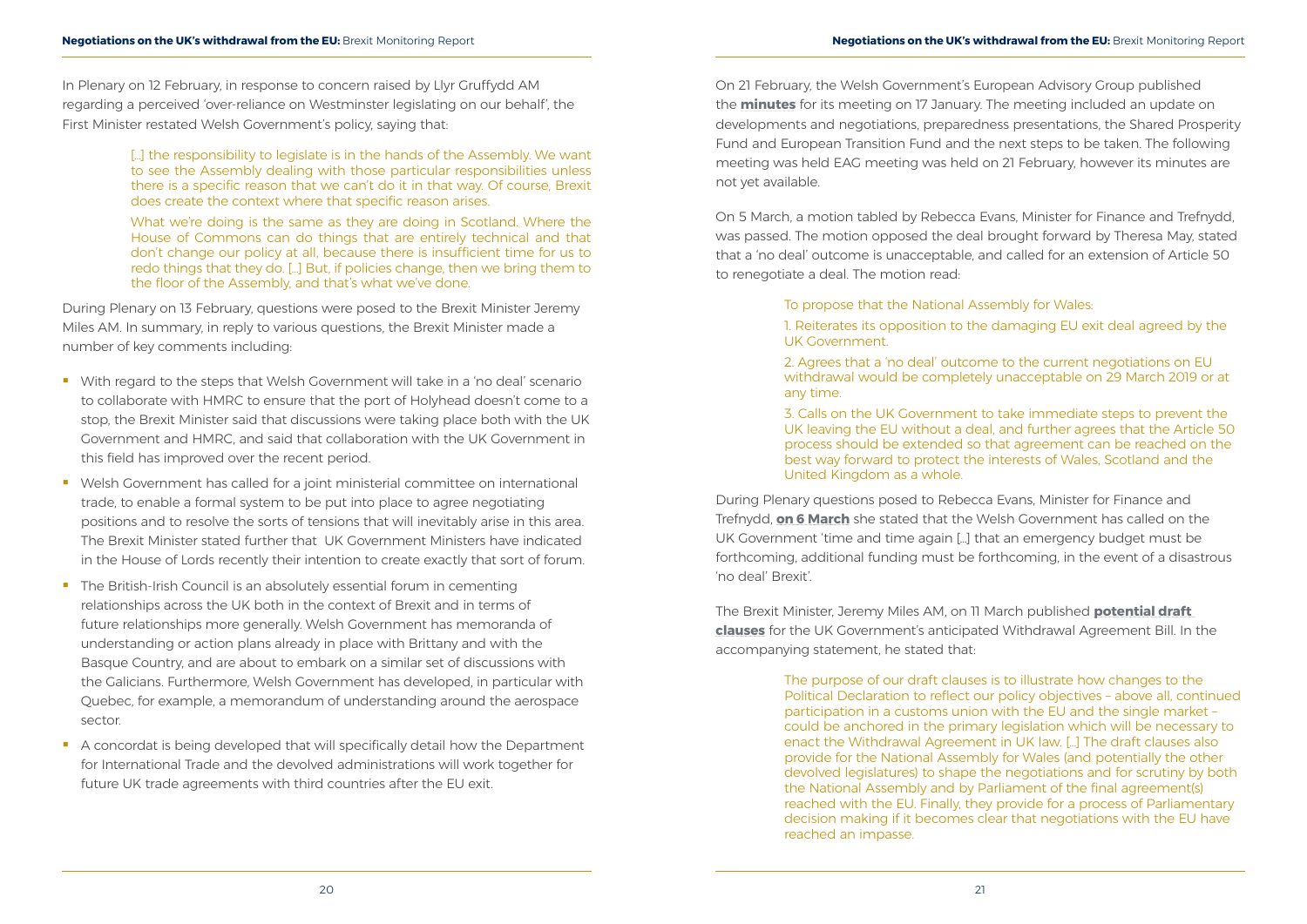<span id="page-13-0"></span>Notably, the clauses offered by Welsh Government include a provision for the **[procedure if no agreement on future relationship 8 months before the end of](https://beta.gov.wales/sites/default/files/inline-documents/2019-03/draft-clauses.pdf)  [the transition period](https://beta.gov.wales/sites/default/files/inline-documents/2019-03/draft-clauses.pdf)**.

On 19 March the First Minister made a **Plenary statement** on EU negotiations. He stated that:

> In our view, there are two ways in which progress could be made… Renegotiating the political declaration in this fashion, by committing to participation in a customs union and the single market, together with dynamic alignment with the social, environmental and labour market standards of the European Union, would be welcomed, as we know, by the EU27 and, we believe, could be achieved quickly and outside the withdrawal agreement itself…

A second vote is a proposition that is yet to secure a majority in the House of Commons. It would require a longer extension than 30 June, with all that it implies for European elections. And a second referendum campaign would be fought in a way that would inevitably be divisive. But let me reiterate again: if the House of Commons decides that a public vote is the way through the morass that has been created, then the Welsh Government will support that course of action.

# 4. Areas of interest to the External Affairs and Additional Legislation Committee

- Requests an update on the UK Government's commitment to publish a concordat outlining the role of the devolved administrations in future UK trade policy;
- Recommends that the UK Government explore new options to facilitate extensive consultation with the devolved administrations when setting negotiating mandates in the future, including the establishment of a JMC subcommittee on international trade. This recommendation was support by Welsh Government in its **[written evidence](http://data.parliament.uk/writtenevidence/committeeevidence.svc/evidencedocument/international-trade-committee/uk-trade-policy-transparency-and-scrutiny/written/85937.pdf)**;
- Recommends that the UK Government commit to including representatives from the devolved administrations in the UK negotiating team for future trade agreements that will impact on devolved competencies; and
- Recommends the UK Government set out the steps it will take to involve the devolved administrations in every step of the trade negotiation process.

### House of Commons' Scottish Affairs Committee report on Scotland, trade and Brexit

On 10 March, the House of Commons Scottish Affairs Committee published its report on **[Scotland, Trade and Brexit](https://publications.parliament.uk/pa/cm201719/cmselect/cmscotaf/903/90302.htm)** following the launch of its inquiry to identify Scotland's priorities for future trade policy post Brexit, examine what role the devolved administrations should have in setting UK trade policy and looked at how the two Governments work together to promote Scottish exports. The Committee learned that repatriating trade policy presented an opportunity for the UK Government to improve its engagement with the devolved administrations. The Committee's report: